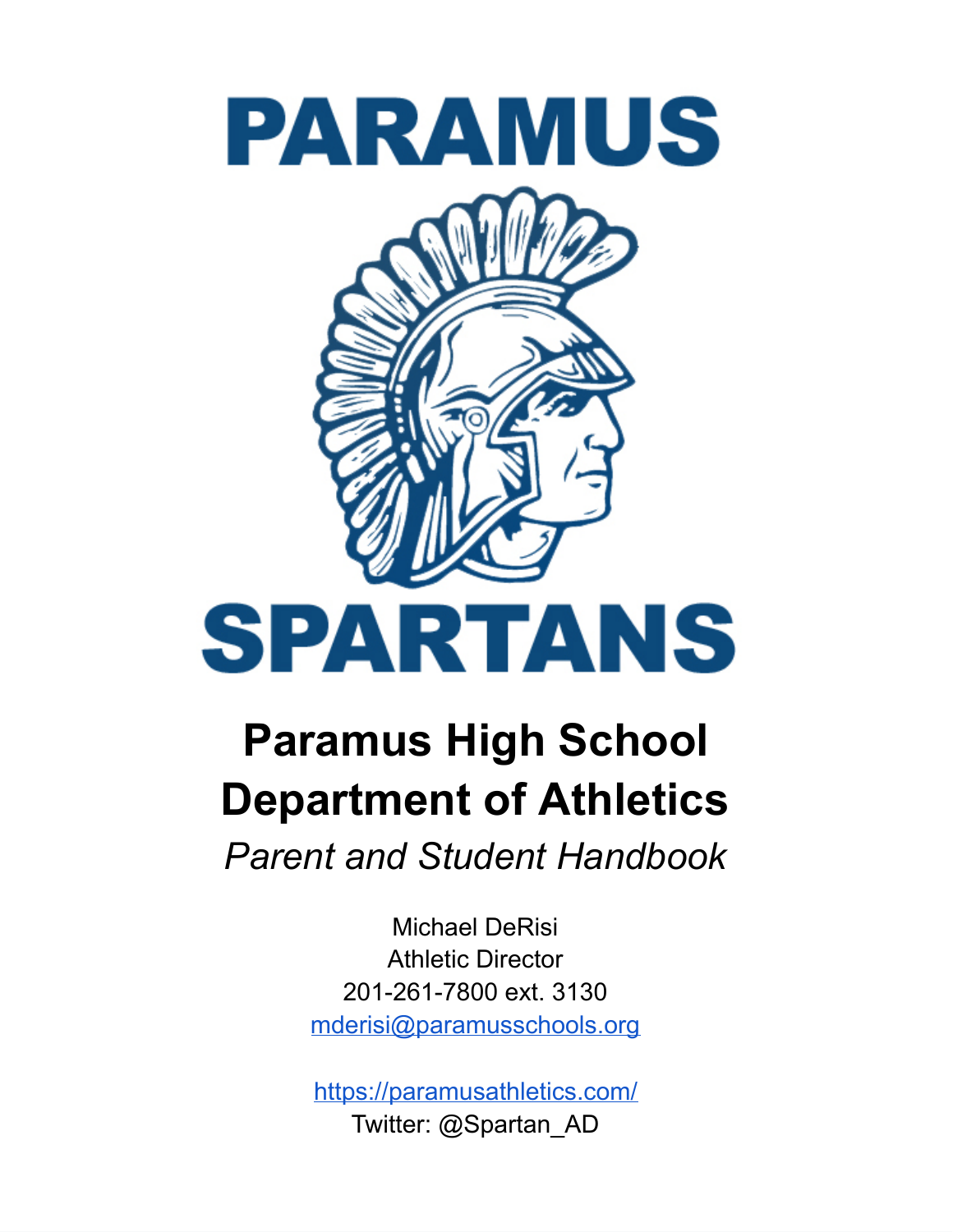# **Table of Contents**

- Athletic Department Information
- Introduction
- Expectations and Athletic Philosophy
- Tryouts
- Participation Forms
- Athletic Physicals
- Equipment
- Game Schedules
- Transportation
- Hazing
- Sportsmanship
- Code of Behavior for Athletic Events
- Contest Disqualifications
- Athletic Eligibility
- 12 Injuries and Return to Play
- Sports Related Concussion and Head Injury
- Parent/Coach Relationship
- Parent Code of Conduct
- College Planning
- Program Offerings and Head Coaches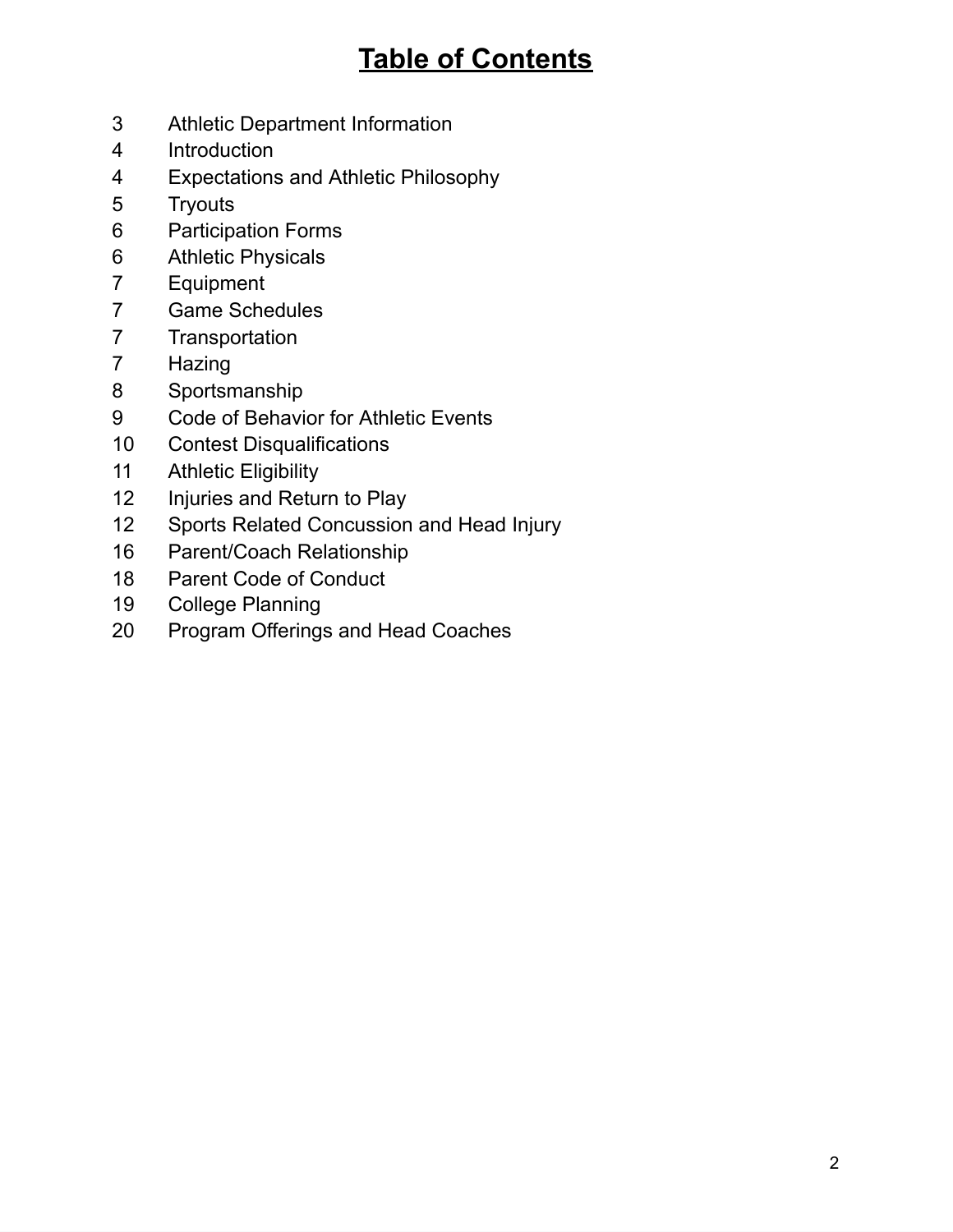### **Athletic Department Information**

Athletic Director: Michael DeRisi Athletic Office Phone: 201-261-7800 ext: 3130 Athletic Office Fax: 201-634-0791 Athletic Email: [mderisi@paramusschools.org](mailto:mderisi@paramusschools.org) Athletic Administrative Assistant: Christa D'Amore Athletic Trainer: John Conway Athletic Trainer Phone: 201-261-7800 ext: 3133 Athletic Trainer Email: [jconway@paramusschools.org](mailto:jconway@paramusschools.org) School Phone: 201-261-7800 School Address: 99 E. Century Road, Paramus, N.J., 07652 Nickname/Mascot: Spartans Colors: Navy and White NJSIAA Section: North I Group III Conference: Big North Conference: Freedom Division Athletic Department Website: <https://paramusathletics.com/>

# **Administration**

Superintendent: Mr. Sean Adams

Principal: Mr. Raymond J. Kiem

Assistant Principals: Mr. Tom Montouri and Ms. Alicia Angione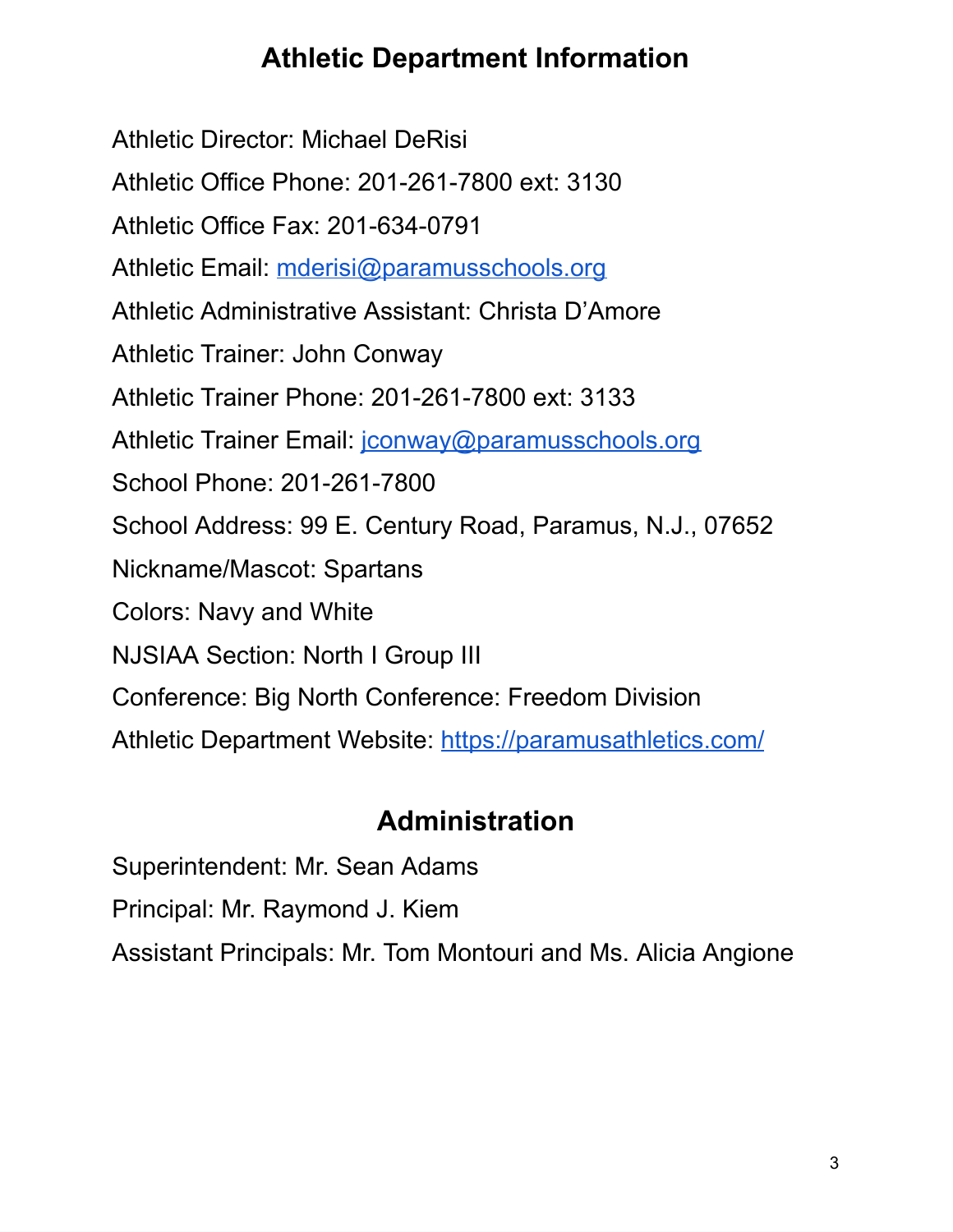### **Introduction**

This handbook has been prepared to enhance communication between parent/guardian, student-athletes, coaches, and school administrators. Parent/guardians and student-athletes are expected to familiarize themselves with the contents of this handbook. Any questions or concerns may be directed to the Athletic Director at 201-261-7800, ext. 3130. Questions regarding specific sports should be directed to the coach of the team that your son or daughter is playing on.

Paramus High School has a proud tradition of honor in athletics and expects every student-athlete to carry on that tradition by maintaining high standards of performance, behavior, and leadership. Every athlete representing our school must agree to abide by the rules and regulations that have been developed by our athletic department. These rules and regulations must be read and followed by the student-athlete and his/her parent or guardian. Violations will be dealt with firmly and may result in suspensions from the team.

### **Expectations and Athletic Philosophy**

Athletics at Paramus High School help students to become well rounded individuals. Paramus High School is considered one of the top athletic programs in Bergen County. To help the parent and athlete better understand how a competitive athletic program is conducted and what constitutes our expectations, we have outlined several of our philosophies.

- 1. A coach at Paramus High School is hired based on previous knowledge in that sport. The head coach is responsible for the entire program (freshman - varsity). The head coach is responsible for team selection and strategy. Criteria for selection are established by the head coach with input from his/her assistants. Team selection, practices, and decisions regarding playing time and strategy are the responsibility of the coaching staff.
- 2. The Paramus High School athletic program is highly competitive. Please understand that when your child signs up for a team, there is a very real possibility that he/she may not be selected if a squad reduction is necessary or may not be placed where you think he/she should. Coaches match the abilities of the student-athlete with the appropriate level.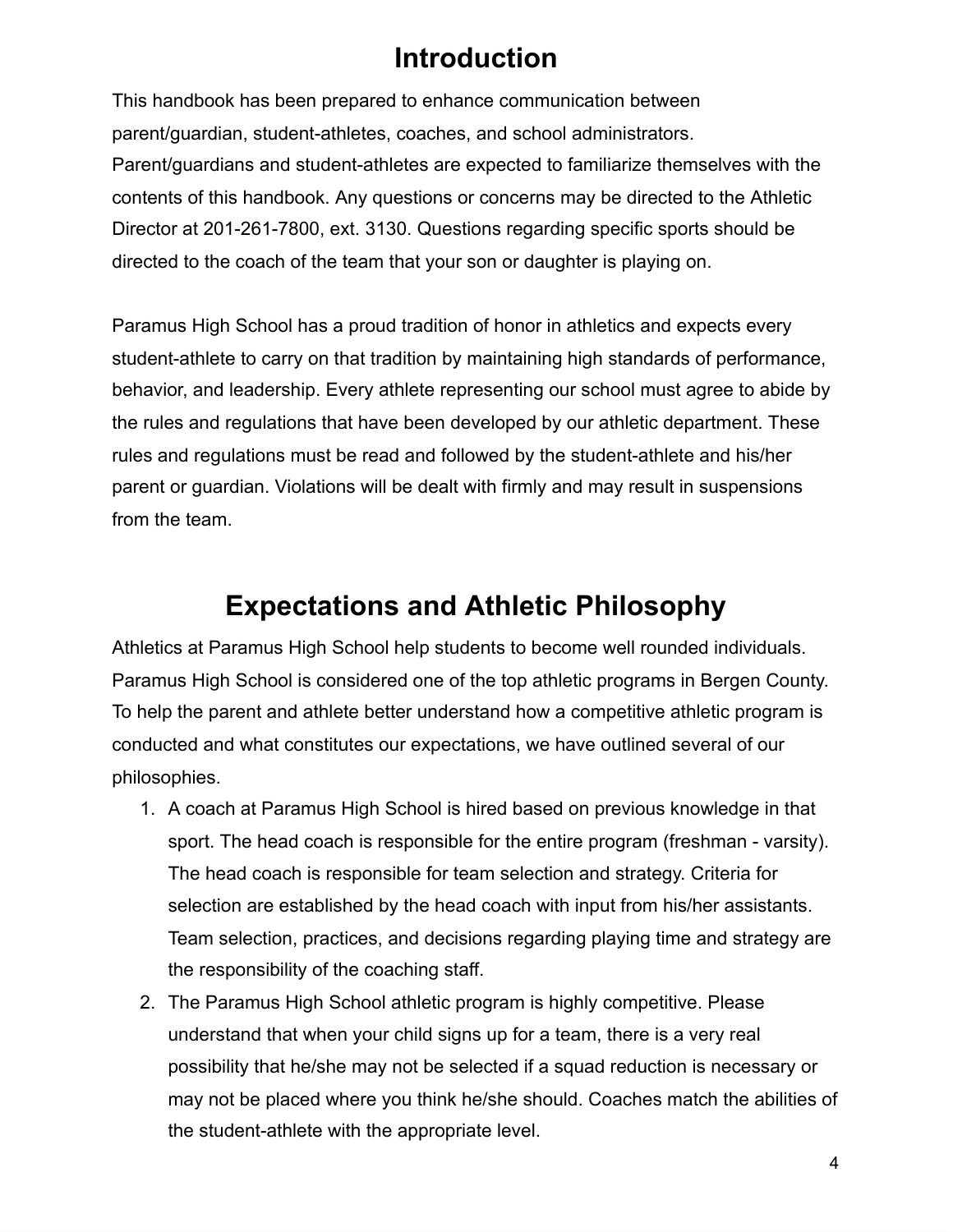- 3. Club teams or AAU teams do not guarantee that your child will make the level that you may want them to play. Coaches look at talent levels in different ways. Coaches at Paramus High School are hired to judge your child's ability level.
- 4. Playing time is something that is earned during practice sessions. Coaches must have confidence in a player that he/she will adhere to a game plan, demonstrate athletic competence, and have a high level of conditioning necessary to participate. Starting positions and playing time are not guaranteed to seniors or anyone else. Playing time is at the discretion of the head coach.

Participating on a team at Paramus High School is a **privilege**, not a right. Student athletes should always remember that academics come first. Athletes should constantly check with their teachers for extra help and to remain in good academic standing. Eligibility plays a key role in the student-athlete's ability to be on a team. In addition, students who are reprimanded for discipline reasons in school may not be permitted to compete in athletic events.

#### **Tryouts**

The Paramus High School Athletic Department encourages all students at Paramus High School to participate in a sport. Individuals have the right to try out for the sport that they desire to play. Every athlete who tries out will not make the team if a squad reduction is necessary. The coaching staff will put your child through various workouts to judge your child's ability level. The Athletic Department understands that this can be a very difficult adjustment for the student-athlete. The Athletic Department recognizes these concerns and is striving to maximize the options available to the student-athlete.

#### **Procedures for tryouts:**

Choosing the final number of participants on a team is the responsibility of the coach. Before tryouts begin, the coach will provide information to the student athlete. Such information shall include:

- Length of tryouts
- Objectives and criteria used to select members of the team
- Distribution of practice and game schedules coaches will explain the commitment necessary to the team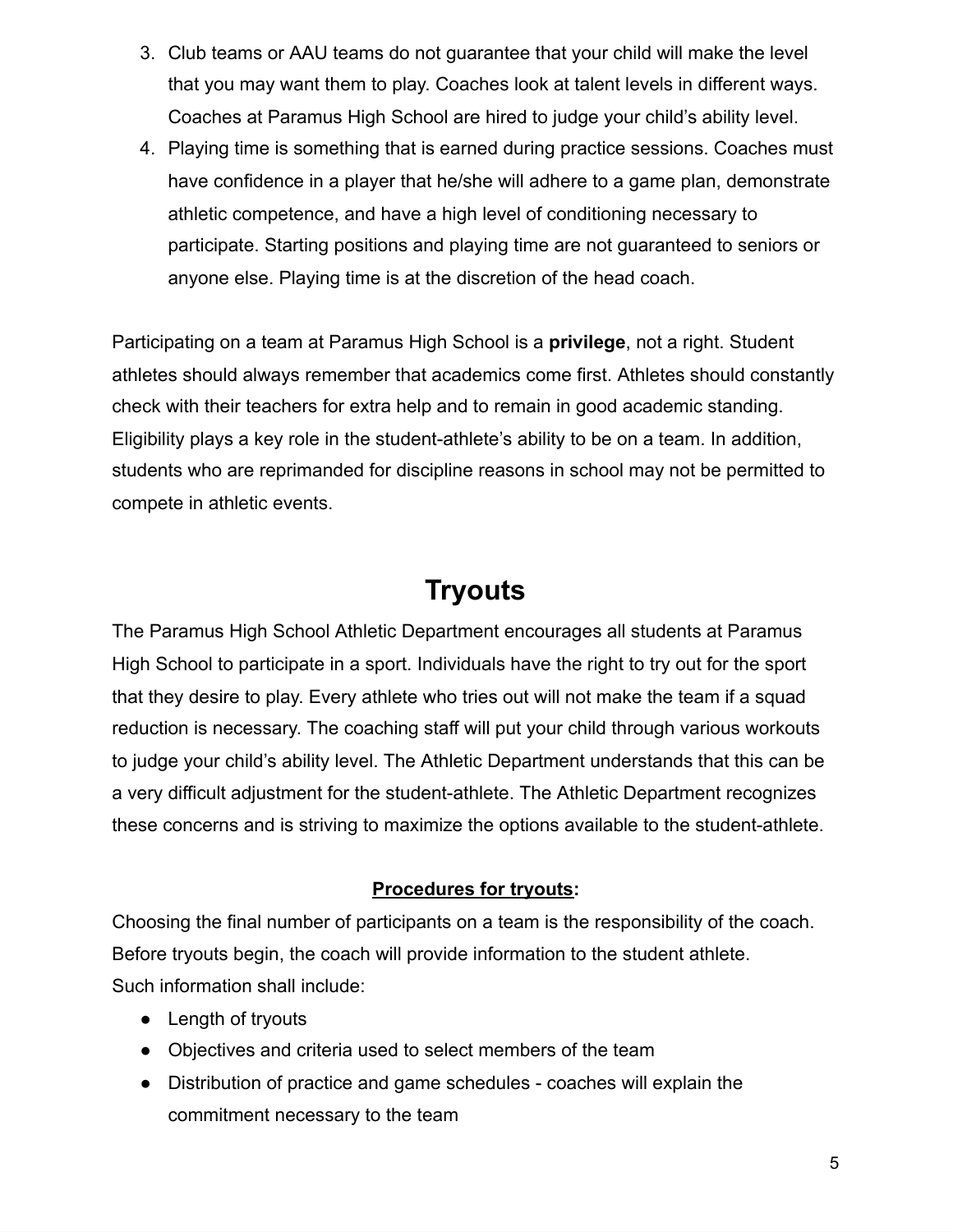- Clear notification that tryouts are based on performance during the selection process. Tryouts are not based on summer participation or camps that the athletes participated in previous to selections.
- The coach will inform all individuals of his/her status of whether they made the team or not either by posting a list or by individually meeting with each student-athlete.
- Situations in which an athlete is unable to tryout on the assigned tryout days will be handled on a case-by-case basis and is at the discretion of the Head Coach in consultation with the Athletic Director.

### **Participation Forms**

Before a student goes out for a sport, a parent/guardian prior to each season must fill out and acknowledge the appropriate participation forms. These forms include: Pre-Participation Medical Examination Form (PPE), Health History Questionnaire (for subsequent seasons within 365 days of the PPE), Training Rule Pledge, NJSIAA Parent/Guardian Concussion Policy Acknowledgement Form, NJSIAA Steroid Testing Policy and Consent to Random Testing, Sudden Cardiac Death Pamphlet, Emergency Medical Consent, Health History Update Agreement, Opioid Use and Misuse Educational Fact Sheet, NJSIAA Opioid Policy Acknowledgement, Concussion Awareness Video, and Covid 19 Fact Sheet. All of these forms can be found and signed for online through [FamilyID](https://www.familyid.com/organizations/paramus-high-school).

### **Athletic Physicals**

In order to participate in a sport at Paramus High School, please be advised that by law the student must first have a physical completed, which includes a medical history and an examination, by a physician, within 365 days of the start of the sport. The physical covers the student for one calendar year. In accordance with, 6.A: 16-2.2, the medical examination must be conducted in the "medical home" of the student. The "medical home" is defined as a health care provider tand that provider's practice site chosen by the parent/guardian for the provision of health care.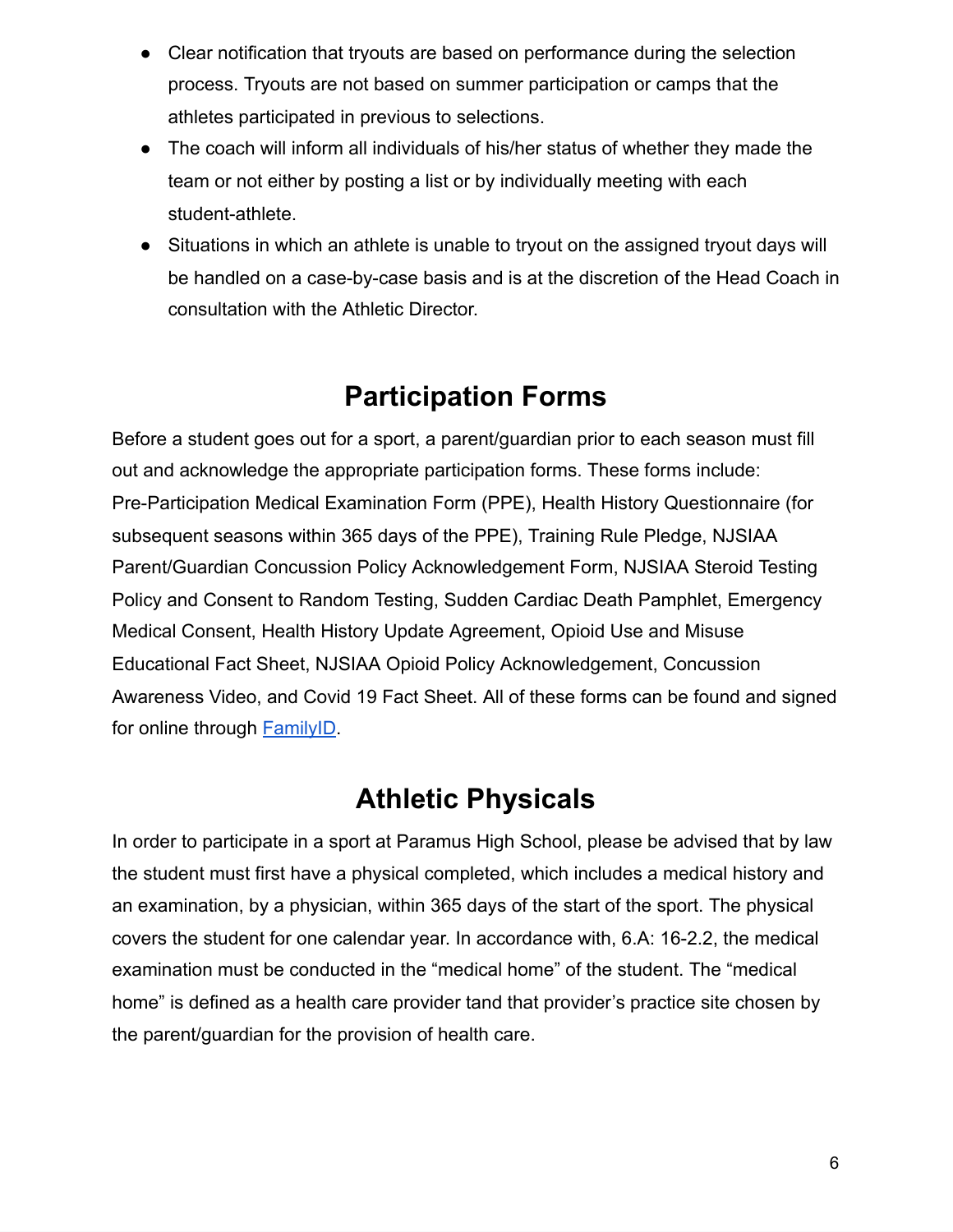# **Equipment**

The equipment issued by the school becomes the responsibility of the athlete during the season. Special care must be taken to lock all equipment in the locker/team room between practices and games. Student-athletes may be provided with lockers but are reminded not to bring large amounts of money to school. Also, expensive jewelry should not be worn to school and left in the locker room unattended. At the conclusion of each season all equipment and uniforms must be returned to coaches immediately. An athlete shall not be permitted to participate in another sport unless all equipment is accounted for from previous sports.

#### **Game Schedules**

Schedules are listed and continually updated on <https://www.paramusathletics.com/>

### **Transportation**

All student-athletes must use the transportation provided by the district to away contests. If an emergency does occur, prior parent/guardian permission must be obtained. Parents/guardians must complete the "Alternate Travel Form" prior to the contest or event. This form can be found on <https://paramusathletics.com/> under the *Athletic Forms* tab. Students are not permitted to transport other students.

### **Hazing**

Paramus High School requires all students, staff and visitors to demonstrate mutual respect in all their interactions. As a result, the high school has a strict policy against hazing or initiations of any kind. Hazing is a form of harassment or bullying. Any interaction among students which is considered hazing will result in suspension from school and interscholastic competition.

**\* Should your son or daughter ever feel they are being harassed or bullied please reach out to the coach and Athletic Director the same day, or as soon as possible.**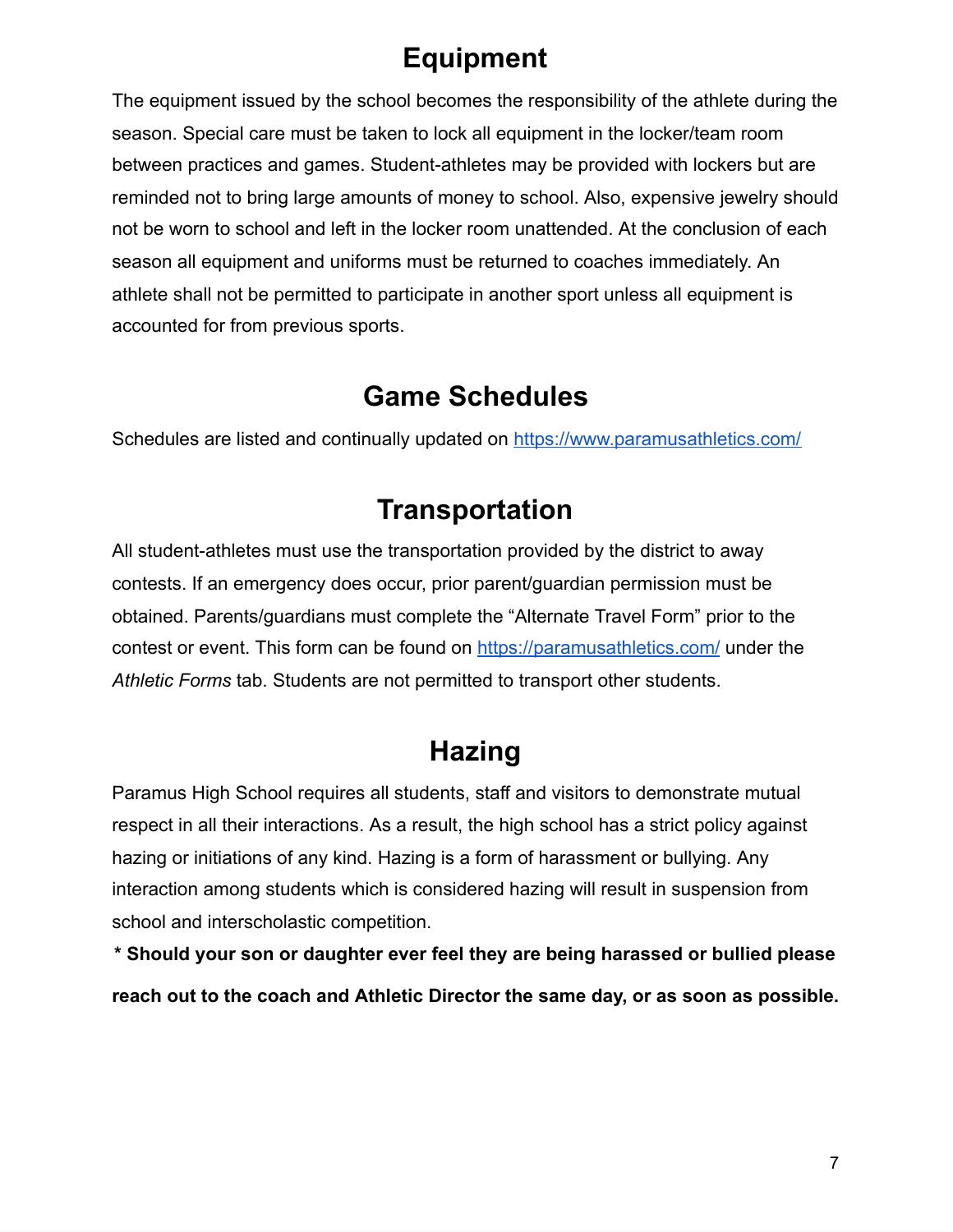# **Sportsmanship**

Sportsmanship should take precedence above all. Paramus High School prides itself on winning and losing with dignity. Please speak to your child about their conduct during and after contests.

Sportsmanship has three basic angles:

#### **For the Coaches:**

- 1. Make sportsmanship a priority.
- 2. Keep winning in perspective.
- 3. Fun should be part of the game.

#### **For the Parents:**

- 1. Cheer for your child, but do not make comments about the other team or officials.
- 2. Cool off before confronting the coach, adhere to the 24 hour policy.
- 3. Get to know the coach.

#### **For the Players:**

- 1. Be respectful to your opponents.
- 2. Be respectful to the officials.
- 3. Encourage your teammates.

**Unsportsmanlike behaviors as exhibited through verbal abuse, rude gestures, taunts, obscenities, thrown objects, etc., shall not be tolerated in students, staff or any persons in attendance at district athletic competitions. Discipline may include, but not be limited to, eviction from the competition and prevention from attending further competitions.**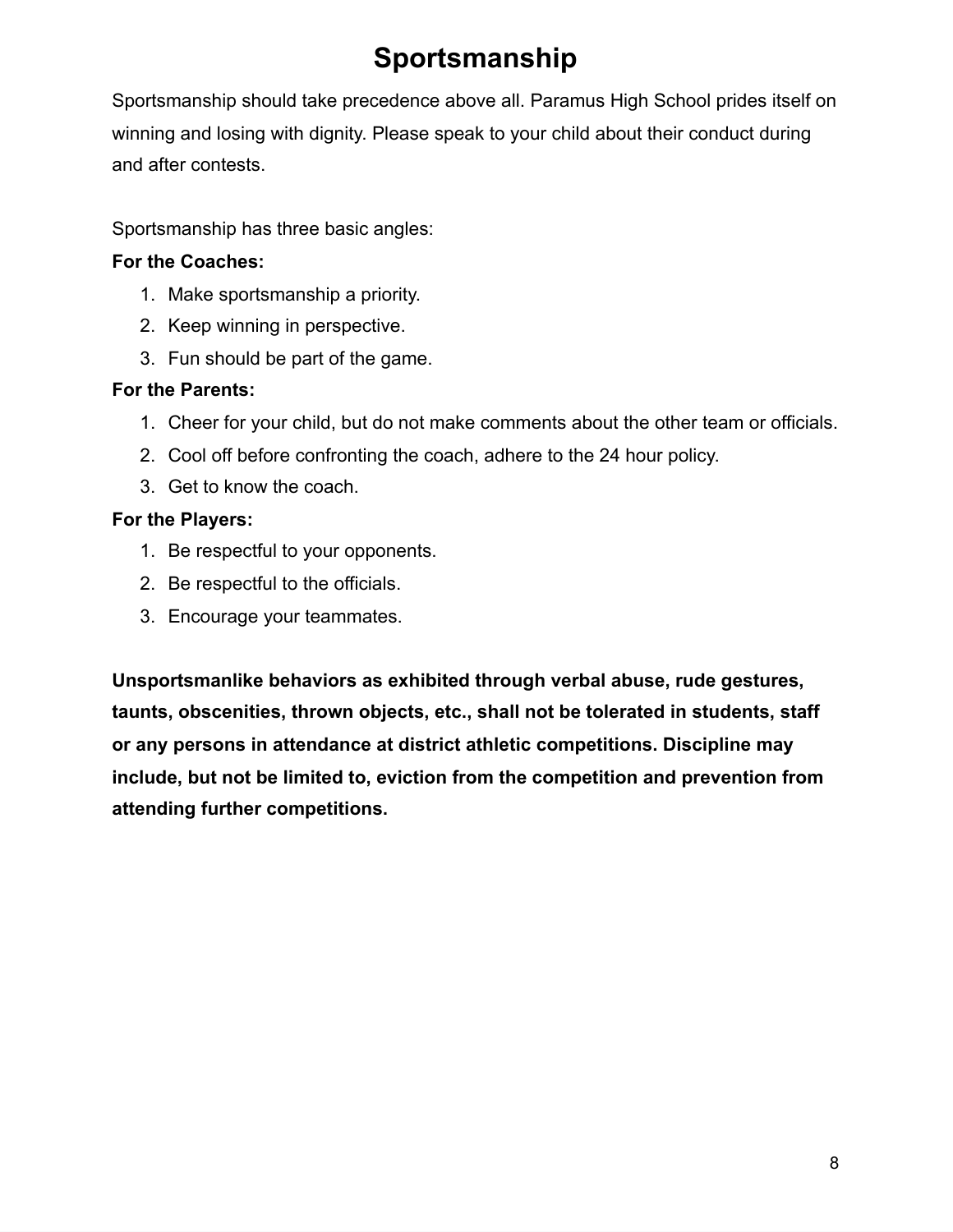## **Code of Behavior for Athletic Events**

# **Big North Conference**



### **Code of Behavior for Athletic Events**

### **Be a Positive Role Model**

Fans, coaches and players are expected to honor and obey all rules and regulations of the NJSIAA and the Big North Conference.

Enthusiastically encourage your own team.

Refrain from negative remarks and booing.

Fans, coaches and players are expected to treat the opponent, the officials, and other fans with respect and courtesy. Their safety and comfort should never be endangered.

Accept all decisions made by the officials.

Remain in the stands while play is in progress.

Follow state regulations that prohibit noisemakers, signs and banners.

Negative behavior will not be tolerated and may lead to ejection from the event.

## REMEMBER THAT IT IS A PRIVILEGE TO ATTEND HIGH SCHOOL *ATHLETIC CONTESTS*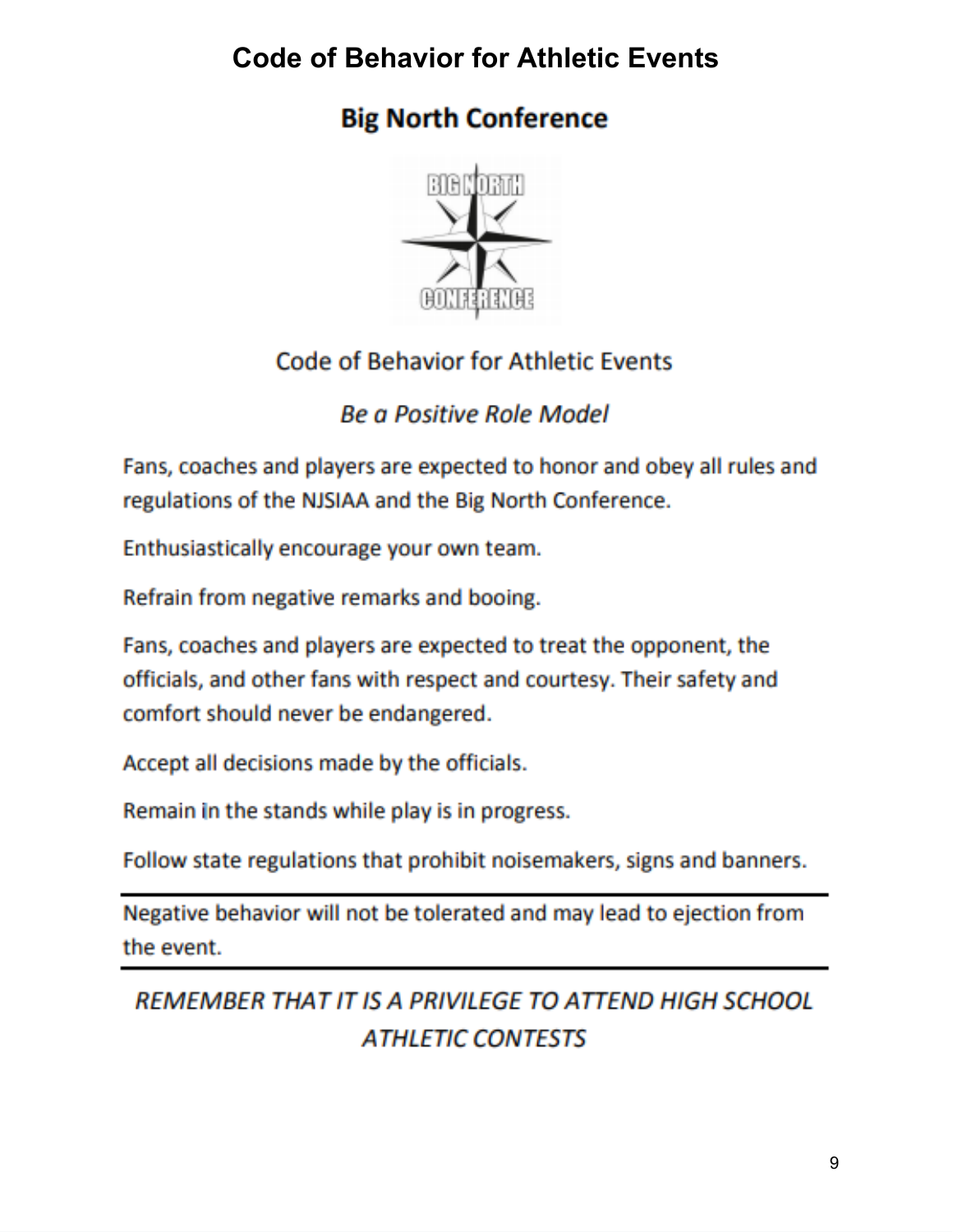### **Contest Disqualifications**

As per NJSIAA policy, an athlete who displays unsportsmanlike misconduct, physical or verbal, and is ejected from an athletic contest will be disqualified from the next two regularly scheduled games/meets, with the exception of football, which will carry a one game disqualification (the school reserves the right to take further administrative action).

Disqualification is a judgement call by the official and the *decision is final* and may not be appealed. A disqualified player may not be present at any contest in that sport during the period of their suspension (not present in the locker room, on the bus, on the sidelines, or in the bleachers/stands before, during, and after the contest).

Any player disqualified a second time during a 365-day period from the first disqualification will have the penalty doubled. On the third offense, the player will be suspended indefinitely, and must apply, in writing, to the NJSIAA through the office of his/her principal for reinstatement.

Seniors who are disqualified from their last game will serve the penalty in a subsequent sports season. When seniors are disqualified from their last game of their high school careers, the school is required to take proper administrative action to discipline the offending student.

**\*Any team that accumulates three individual disqualifications over the course of a season automatically forfeits their post-season eligibility.**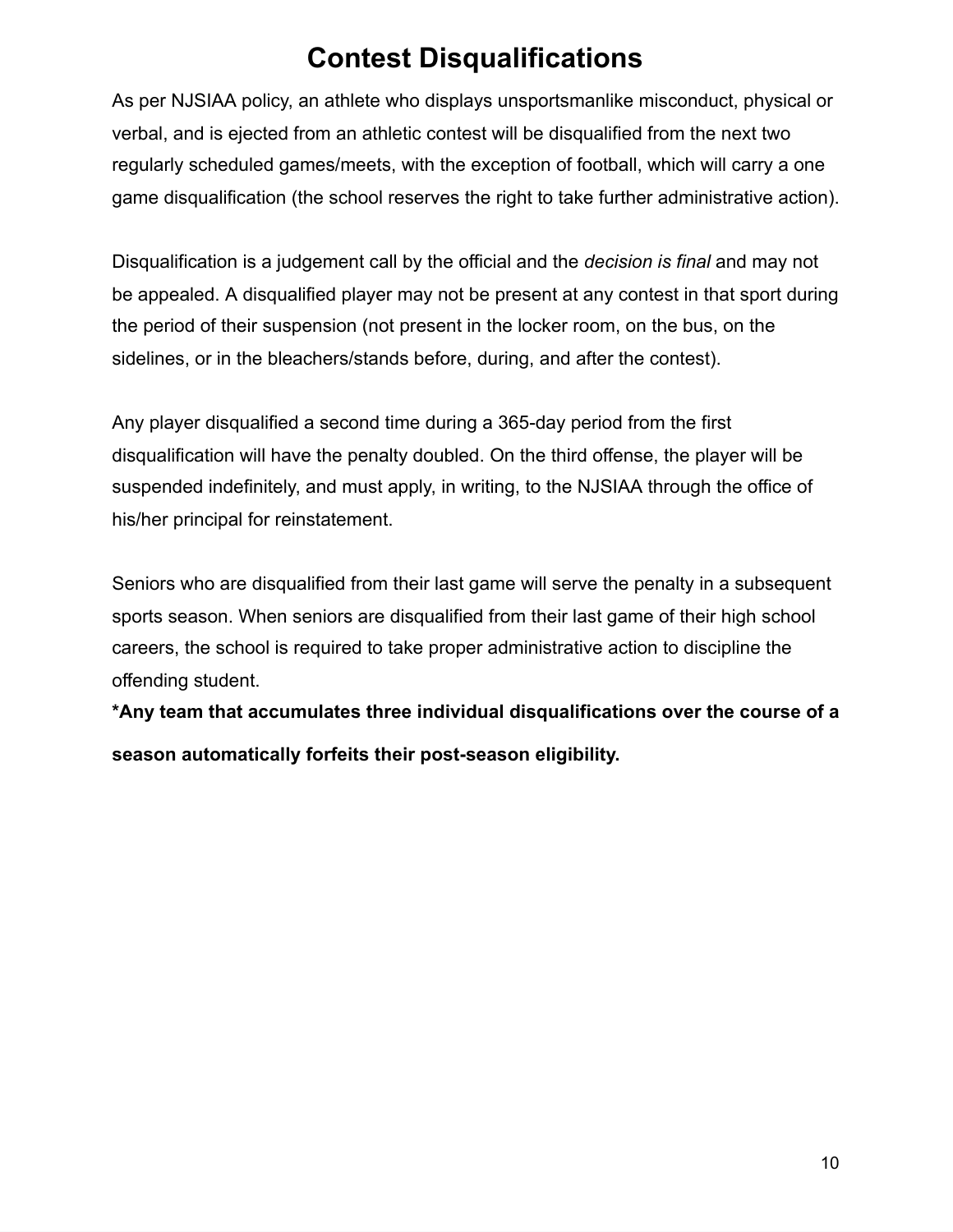### **Athletic Eligibility**

#### **PLEASE NOTE ALL ATHLETIC ELIGIBILITY IS SUBJECTED TO COVID RESTRICTIONS and REGULATIONS by the NJSIAA and the NJDOE.**

Only one sports medical examination is required for each school year. This medical examination is valid for 365 days. The New Jersey Department of Education Pre-Participation Physical Evaluation form must be completed by the athlete and his/her parents AS WELL AS the student's physician. A health history form (c), completed by the parent or guardian, is required if the physical exam is completed more than 90 days prior to the first practice and for each subsequent sports season. All physical forms should be given directly to the school nurse or athletic trainer. **All pages of the Pre-Participation Physical Evaluation form must be provided as a single document**. **Individual pages are not accepted. Also, paperwork not completed in full by the physician will not be accepted and will be returned to the student**. Finally, it is advised that all athletes keep a copy of the completed paperwork for his/her records. For convenience, all required forms can be found on the PHS Athletic website.

**To be eligible to participate in extracurricular activities, including interscholastic and intramural athletics, a student must be in good disciplinary and academic standing. Regarding good disciplinary standing, a pupil is NOT eligible to participate in an extracurricular activity while serving detention or suspension of any kind. Also, pupils who demonstrate consistent and willful negative behaviors will be subject to Admin. review in regard to participation in any / all extracurricular activities.**

**To be in good academic standing and to be eligible for athletic competition during the first semester (September through January) of the 10th grade and for each subsequent year, a pupil must have passed 25% of the credits (30) required by the State of New Jersey for graduation (120), during the immediately preceding academic year, with a minimum grade point average of "C." To be eligible for athletic competition during the second semester (February to June) of the 9 th grade or higher, a pupil must have passed the equivalent of 12.5% of the credits (15) required by New Jersey for graduation (120) at the close of the preceding semester (Jan. 31). Full-year courses shall be equated as one-half of the total credits to be gained for the full year to determine credits passed during the immediately preceding semester.**

It is the student's responsibility to ensure that program changes (including class "drops") do not cause the student to fall below the necessary credit requirements set by the state.

For students planning on entering a Division I institution directly after graduating high school, students must present evidence of graduation from high school. All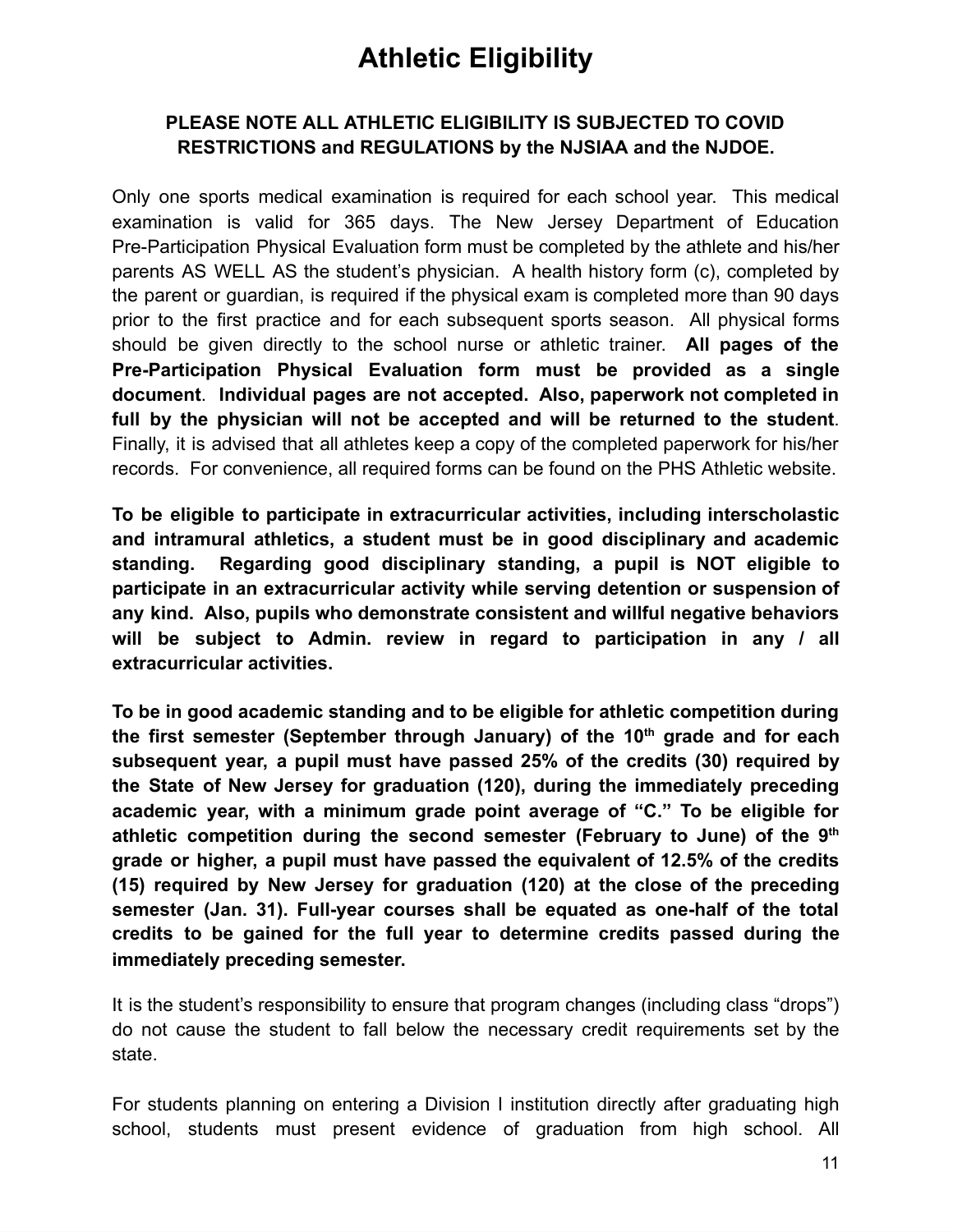student-athletes who are interested in participating in Division I athletics at the university level are encouraged to check with the athletic director, their coach or their School Counselor for the most up-to-date NCAA requirements

**Athletes who are listed as absent from school will NOT be eligible to participate in practice sessions or athletic contests on that day. Any exceptions to this rule will be made by the Athletic Director or by the Principal.**

An athlete can not participate in interscholastic athletics if he or she has reached the age of nineteen prior to September 1st of any year. An athlete can not participate in more than eight consecutive semesters.

# **Injuries and Return to Play**

Athletic related injuries are common in high school athletics. If a student-athlete is injured during a PHS sanctioned practice or competition they should be seen by the PHS Athletic Trainer immediately. If a parent suspects that an injury has occured and believes that it happened at a practice or game, parents must notify the Athletic Trainer (John Conway) via email at  $\frac{1}{10}$  isonway @paramusschools.org within 24 hours so the injury can be documented and an accident report generated. After reporting the injury, the Athletic Trainer will follow up with further direction.

All injuries must be cleared by a Medical Doctor. Athletes that wish to return to play must provide a clearance note to the Athletic Trainer or school nurse. Only notes from a Medical Doctor will be accepted.

The Athletic Trainer has the right to challenge a return-to-play note from a physician if he feels the individual is not ready to return to athletic activities. Under such circumstances the case will be brought to the attention of the Paramus High School Physician for review.

# **Sports Related Concussion and Head Injury**

A concussion is a traumatic brain injury (TBI) caused by a direct or indirect blow to the head or body.

Requirements

A. A student who participates in interscholastic athletics, which for the purpose of this policy includes cheerleading, and who sustains or is suspected of sustaining a concussion or other head injury shall be immediately removed from the competition or practice. The student athlete or cheerleader may not return to play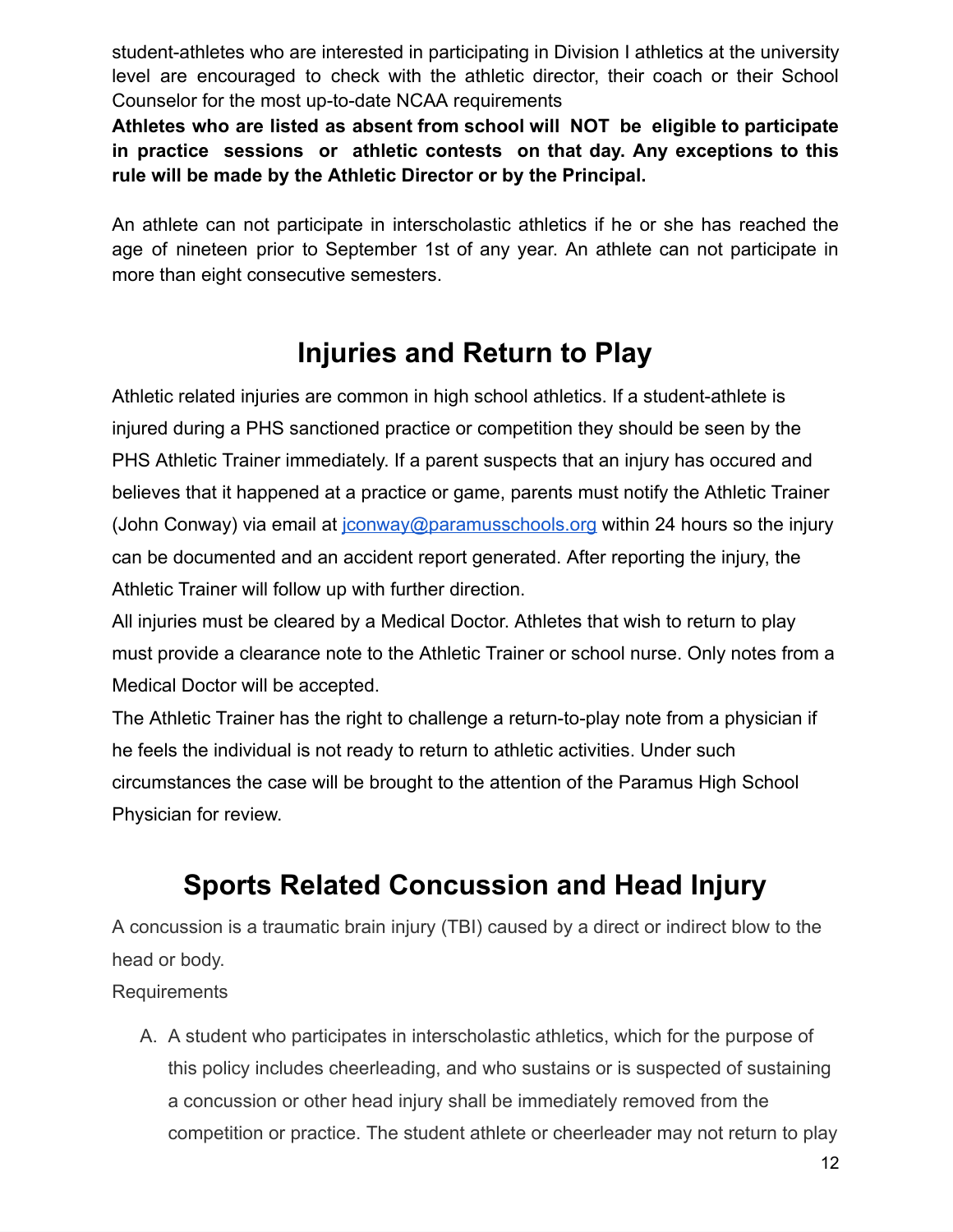until they obtain medical clearance in compliance with the district return-to-play policy;

- B. All coaches, school nurses, school/team physicians and certified athletic trainers must complete an interscholastic head injury training program such as the National Federation of State High School Associations online "Concussion in Sports" training program or a comparable program that meets mandated criteria;
- C. The district shall monitor school district employees in the completion of an interscholastic head injury training program;
- D. The athletic head injury training program must include:
	- 1. The recognition of the symptoms of head and neck injuries, concussions, and injuries related to second impact syndrome; and
	- 2. Describe the appropriate time to delay the return to sports competition or practice of a student-athlete who has sustained a head injury or other head injury, but if no additional time is specified for a particular age-group or sport, the student-athlete may return when written medical clearance is given the student-athlete stating that he/she is asymptomatic, and the student-athlete has completed an appropriate graduated individualized return-to-play protocol.
- E. Distribution of New Jersey Department of Education, *Concussion and Head Injury Fact Sheet* to every student athlete who participates in interscholastic sports. The chief school administrator shall ensure that a signed acknowledgement of the receipt of the fact sheet is completed by the student-athlete's parent/guardian and is kept on file for future reference.

#### Required Concussion Protocol

- A. A student-athlete who is suspected of sustaining a sports related concussion or other head injury during competition or practice shall be immediately removed from play and may not return to play that day;
- B. Possible signs (could be observed by coaches, athletic trainer, school/team physician, school nurse):
	- 1. Appears dazed, stunned, or disoriented;
	- 2. Loses consciousness;
	- 3. Answers questions slowly or inaccurately;
	- 4. Exhibits difficulties with balance or coordination;
	- 5. Forgets plays, or demonstrates short term memory difficulty;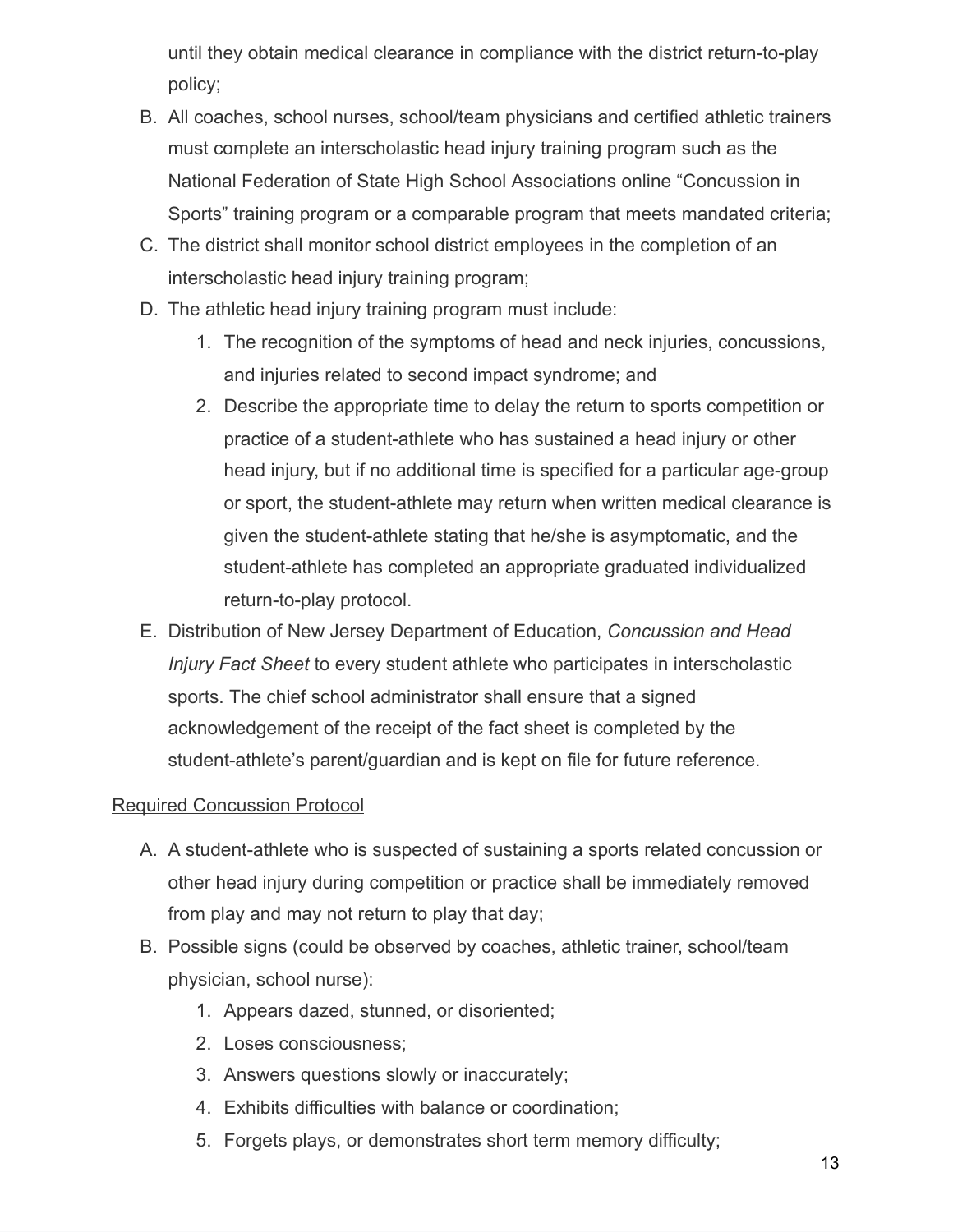- C. Possible symptoms (reported by the student-athlete to coaches, athletic trainer, school/team physician, school nurse, parent/guardian):
	- 1. Headache;
	- 2. Nausea/vomiting;
	- 3. Balance problems or dizziness;
	- 4. Double vision or changes in vision;
	- 5. Sensitivity to light or sound/noise;
	- 6. Feeling sluggish or foggy;
	- 7. Difficulty with concentration and short term memory;
	- 8. Sleep disturbance.
- D. To return to competition and practice the student-athlete must follow the protocol:
	- 1. Immediate removal from competition or practice;
	- 2. School personnel (athletic trainer, school nurse, coach, etc.) should make contact with the student-athlete's parent/guardian and inform them of the suspected sports related concussion or head injury;
	- 3. School personnel (athletic trainer, school nurse, coach, etc.) shall provide the student-athlete with approved information/medical checklist to provide to their parent/guardian and physician or other licensed healthcare professional;
	- 4. The student-athlete must receive written clearance from their physician that the student is asymptomatic and may begin the graduated return-to-play protocol. School personnel (athletic trainer, school nurse, coach, etc.) may consult with the school/team physician after medical clearance is given from the student-athlete's physician.

#### Graduated Return to Competition and Practice Protocol

A. After written medical clearance is given stating that the student-athlete is asymptomatic, the student-athlete may begin a graduated individualized return-to-play protocol:

**Step 1:** No activity, complete physical and cognitive rest. The objective of this step is recovery;

**Step 2:** Light aerobic exercise, which includes walking, swimming, or stationary cycling, keeping the intensity less than 70% maximum percentage heart rate: no resistance training. The objective of this step is increased heart rate;

**Step 3:** Sport-specific exercise including skating, and/or running; no head impact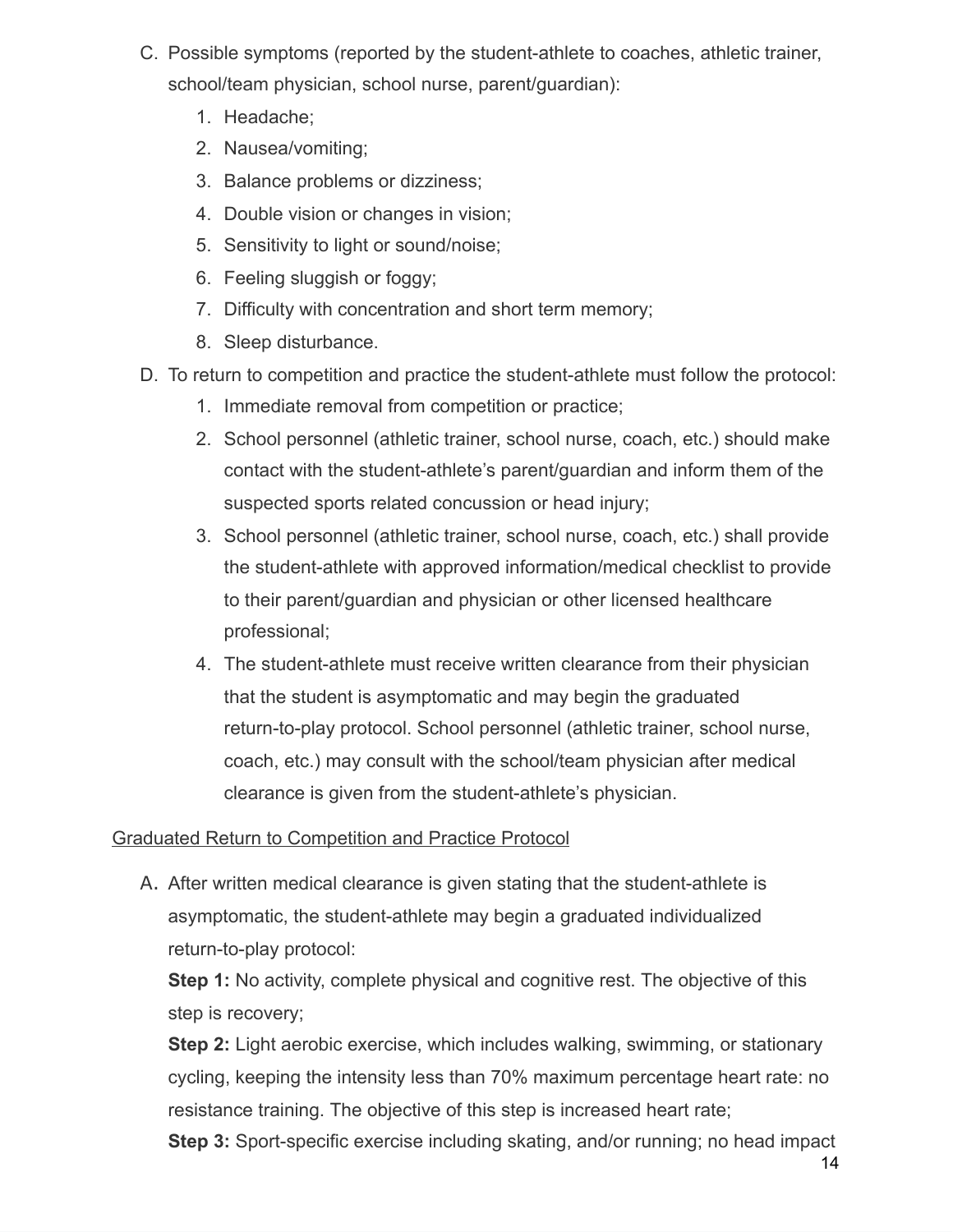activities. The objective of this step is to add movement;

**Step 4:** Non-contact training drills (e.g. passing drills). The student-athlete may initiate progressive resistance training;

**Step 5:** Following medical clearance (consultation between school personnel and students athletes physician), participation in normal training activities. The objective of this step is to restore confidence and assess functional skills by the coaching staff;

**Step 6:** Return to play involving normal exertion or game activity.

- B. Symptom checklists, baseline testing and balance testing may be utilized;
- C. If the student-athlete exhibits a re-emergence of any post concussion signs or symptoms once he or she returns-to-play, they will be removed from exertional activities and returned to their school/team physician or primary care physician;
- D. If concussion symptoms reoccur during the graduated return-to-play protocol, the student-athlete will return to the previous level of activity that caused no symptoms.

#### Temporary Accommodations for Student Athlete with Sports Related Head Injuries

- A. Consideration of the cognitive effects in returning to the classroom is also an important part of the treatment of sports related concussions and head injuries;
- B. Mental exertion increases the symptoms from concussions, and affects recovery;
- C. To recover, cognitive rest is just as important as physical rest. Reading, studying, testing, texting -- even watching movies if a student is sensitive to light -- can slow down a student's recovery;
- D. In accordance with the Centers for Disease Control and Prevention toolkit on managing concussions, the board of education may look to address the students' cognitive needs in the following ways;
- E. Students who return to school after a concussion may need to:
	- 1. Take rest breaks as needed, including physical education;
	- 2. Spend fewer hours at school;
	- 3. Be given more time to take tests or complete assignments;
	- 4. Receive help with schoolwork;
	- 5. Reduce time spent on the computer, reading, and writing;
	- 6. Be granted early dismissal from classes to avoid crowded hallways.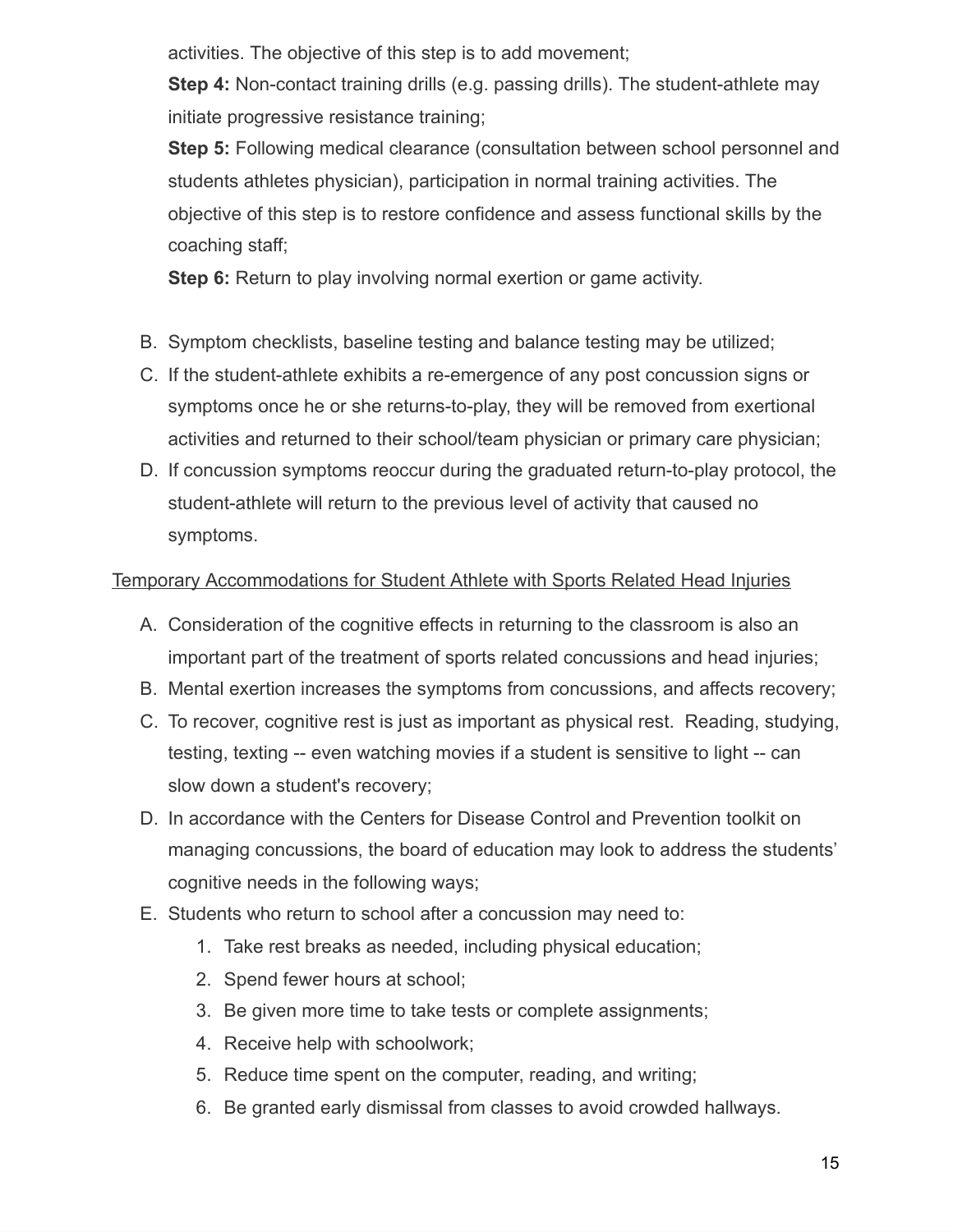# **Parent-Coach Relationship**

At Paramus High School we welcome the relationship between the parent and the coach. An open line of communication should always exist between the two. As a parent, you have the right to understand the expectations of the coach as they pertain to your child. Any discussions regarding playing time should begin with a discussion between the student-athlete and the coach.

The parent should **always approach the coach first** with any questions or concerns before going to the Athletic Director, Principal, or Superintendent. Parents have the right to understand what expectations are placed on their child.

#### **Communication You Should Expect From Your Child's Coach**

- 1. Philosophy of the coach for the program.
- 2. Expectations and goals the coach has for your child as well as the team.
- 3. Locations and times of practices.
- 4. Team rules, guidelines, and consequences for infractions.
- 5. Procedures should your child be injured during a game or practice.

#### **Communication Coaches Expect from Athletes and Parents**

- 1. Concerns expressed directly to the coach.
- 2. Notifications of any scheduling conflicts in advance.
- 3. Specific concerns with regard to the coach's philosophy and/or expectations.

The Paramus High School Athletic Department has a 24-hour waiting period following athletic contests when we kindly request parents refrain from contacting a coach. In addition, PHS Coaches are instructed to wait to respond to any inquiries that parents might have that relate to any contest that falls within the 24 hour post competition period.

As your child becomes involved in the programs at PHS they will experience some of the most rewarding moments of their lives. It is important to understand that there may also be times when things do not go the way you or your child wishes. At these times discussion with the student and coach is encouraged. If the student-athlete has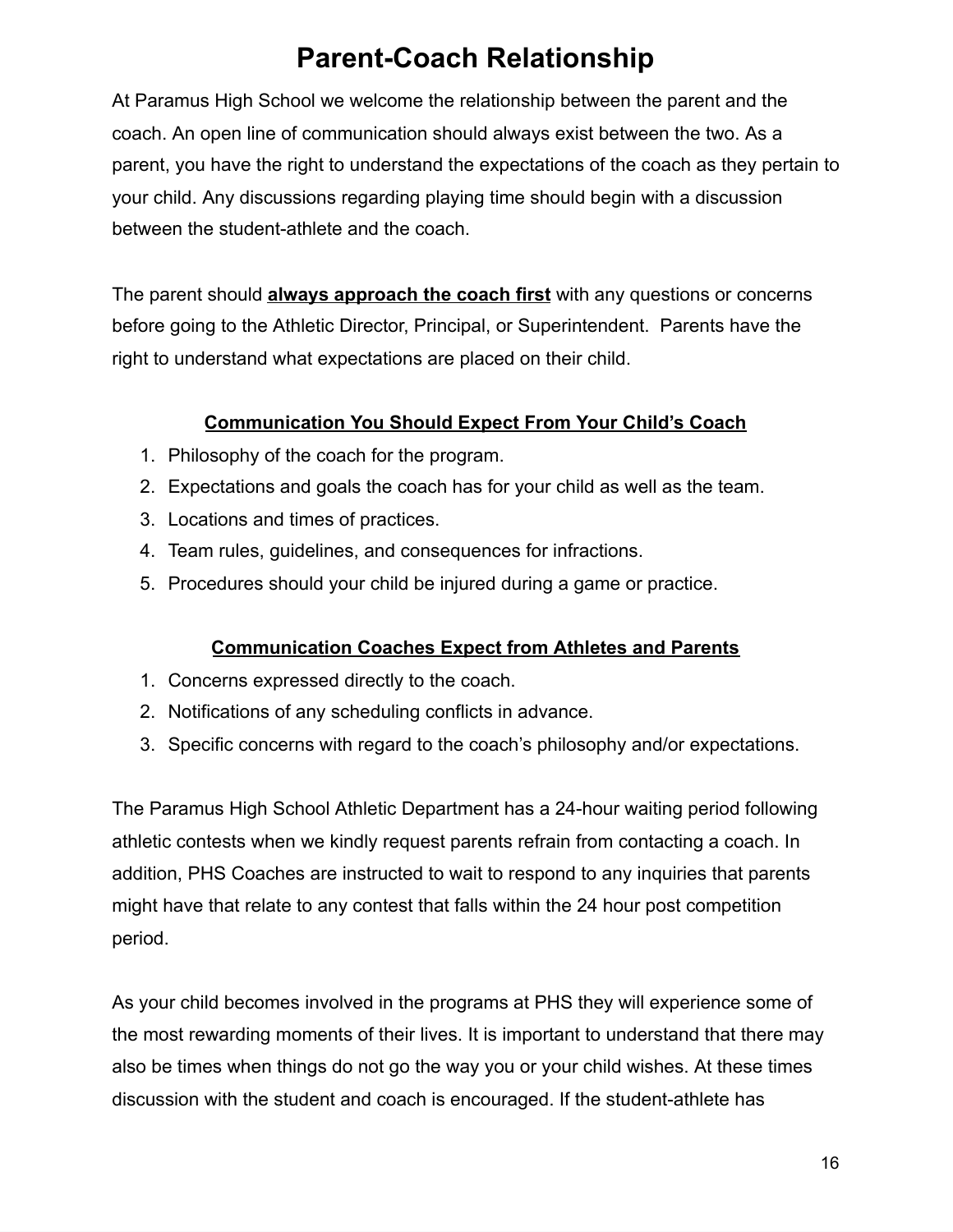concerns they should meet with the coach prior to parents feeling the need to become involved.

#### **Appropriate Concerns to Discuss with Coaches**

- 1. Treatment of your child.
- 2. Ways to help your child improve.
- 3. Concern about your child's attitude.
- 4. Academic support and potential collegiate opportunities.

As your child progresses through the Paramus High School athletic programs, there may become times that you disagree with the amount of playing time he/she is receiving. Paramus High School coaches are professionals who make judgement decisions based on what they believe to be the best interest for all students involved in the program. They would love to have every child on the roster play the same amount of time. There is a distinct difference between recreational, club, and interscholastic athletics. Game situations may not dictate that players will participate in every game. Other items, such as those following must be left to the discretion of the coach.

#### **Issues Not Appropriate to Discuss with Coaches**

- 1. Playing time.
- 2. Other students.
- 3. Team strategy.

During or after a game or practice, it is never appropriate to confront a coach. Please make an appointment to set up a meeting at a convenient time. Meetings in the heat of the moment are usually emotionally charged and rarely are productive.

#### **Chain of Communication**

The Paramus High School Athletic Department follows the same chain of communication as is outlined for appropriate student to teacher communication if a concern is to arise:

- 1. The student-athlete should initiate a meeting and formally discuss any questions or concerns they may have with the head coach of their particular level.
- 2. If a resolution or mutual understanding cannot be reached, the student and parent(s) should contact the coach to discuss matters further.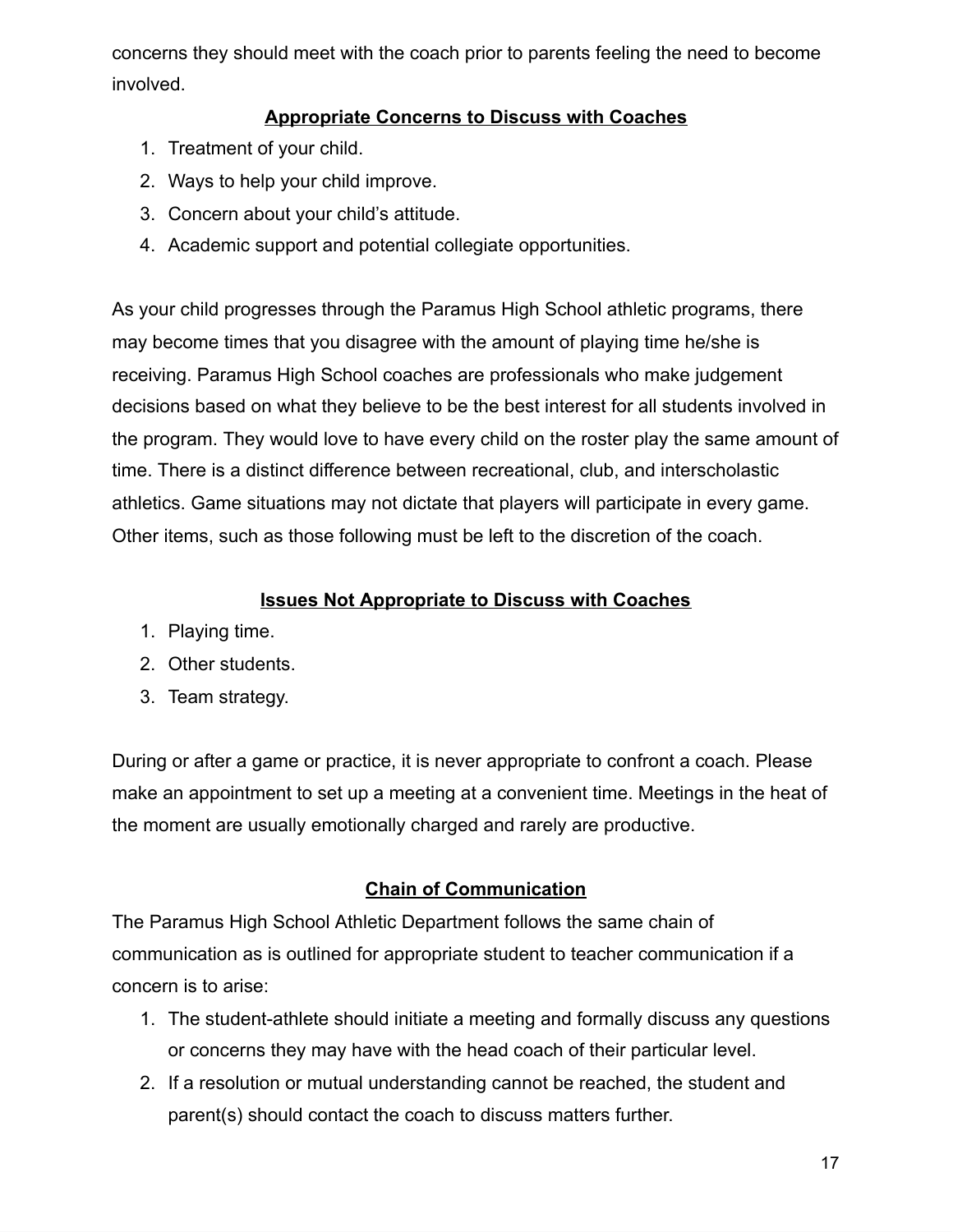3. If a consensus cannot be reached the parent should contact the AThletic Director to arrange a meeting.

# **Parent Code of Conduct**

- 1. I will encourage good sportsmanship by being a positive role model.
- 2. I will try my best to make athletics a positive experience for everyone involved.
- 3. I will insist my athlete treat other players, coaches, officials, and fans with respect.
- 4. I will reinforce the school's drug and alcohol free policies.
- 5. I will do my best to understand and appreciate the rules of the contest.
- 6. I will show appreciation for outstanding plays by either team.
- 7. I will help my child(ren) learn that success is measured by the development of skills, relationships, and character, not winning and losing.
- 8. If I have a concern, I will talk to the coach at the appropriate time and place; never directly before or after an athletic event.
- 9. I will do my best to remember that my ticket to a school athletic event provides me with the privilege of observing the contest, not berating officials, coaches, or players.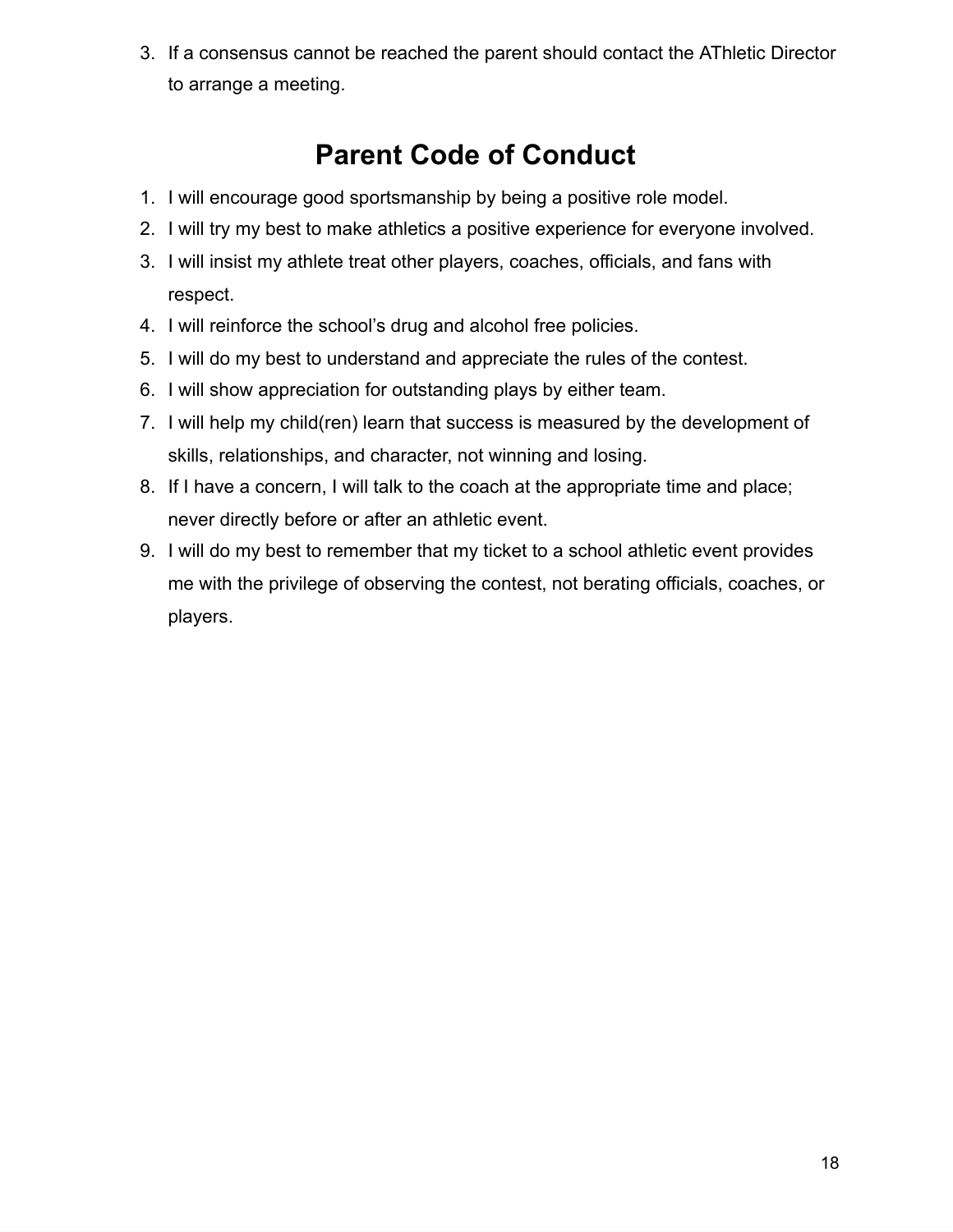### **College Planning**

A strong academic background is a must for college admission. Student athletes aspiring to attend a Division I/II college athletic program must meet eligibility requirements dictated by the NCAA (National Collegiate Athletic Association). High School athletes are responsible for meeting these requirements, registering with the NCAA Eligibility Clearinghouse, requesting a high school transcript be sent to the Clearinghouse. Students must become familiar with rules and regulations pertaining to college Division I/II athletics: [www.ncaa.org](http://www.ncaa.org/) and [www.ncaaclearinghouse.net](http://www.ncaaclearinghouse.net/)

The high school coaching staff and the high school School Counseling Team can assist the student athlete by reviewing eligibility requirements and by providing requested information. It is **the responsibility of the athlete** to satisfy NCAA established criteria and to communicate frequently with the high school coach and the high school counselor regarding college plans.

Parents and students must understand that scholarships are not awarded by high school coaches. College athletic programs are the only ones who can provide the athlete with a scholarship. High school coaches can assist in the process by providing college coaches with information and recommendations. High school coaches are aware of the rigor of college athletic programs. Therefore, students and parents should seek advice from the coach in making realistic college choices. A standout athlete at PHS may be ready for very competitive college athletics; on the other hand, he/she may not be a good candidate. Realistic input from the coach is very important.

All student athletes aspiring to attend a Division I/II collegiate athletic program MUST inform their school counselor and must be sure to enroll in NCAA approved academic courses in high school.